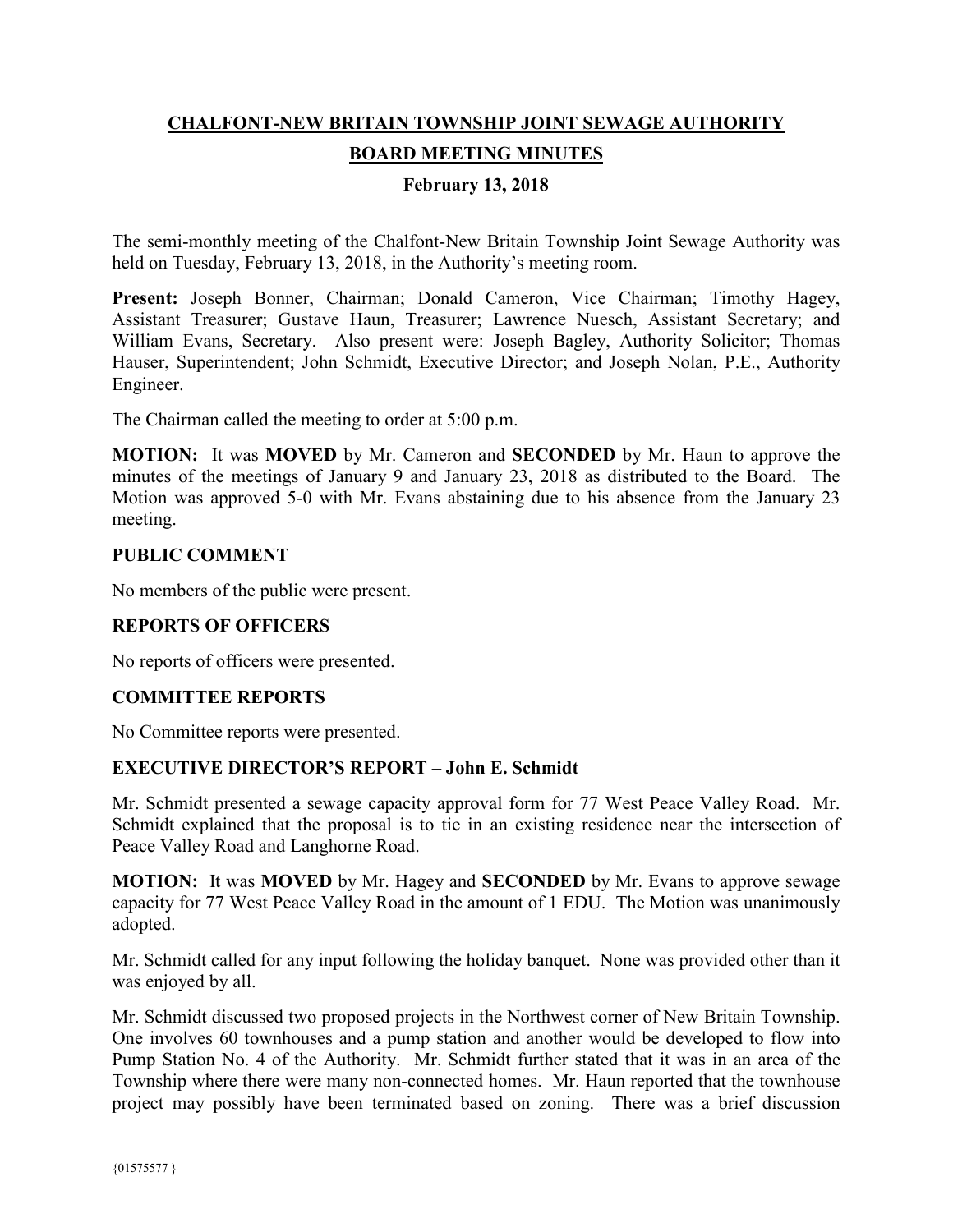regarding Pump Station No. 4 in the Tower Hill Meadows section of the Township. There may still be a future Facilities Committee meeting regarding Pump Station No. 4.

## **ENGINEER'S REPORT – Joseph Nolan, P.E.**

Mr. Nolan reported that a progress meeting will take place this Thursday on the Phase III Project. Mr. Nolan reported that the Project is close to being completed. The Project will be extended a couple of months due to the weather to complete seeding and final grading. Also the work on the biosolids building damaged by fire is nearly completed. The final costs are being accounted for and paid up.

Mr. Nolan presented Change Order No. 5 from the Electrical Contractor BSI in the amount of \$7,280.00 representing retrofitting the new conveyor control panel with variable frequency drives in the Solids building and the relocation of some existing conduit and wire.

**MOTION:** It was **MOVED** by Mr. Cameron and **SECONDED** by Mr. Haun to approve Change Order No. 5 in the amount of \$7,280.00. The Motion was unanimously adopted.

A Board member asked a question about the uniformity of manufacturers of various VFDs at the Authority. Mr. Hauser responded that there are two different types of VFDs based on different phases of the project and contractors hired to construct the different phases. There are Siemens VFDs and Alan Bradley VFDs.

Mr. Nolan next presented Requisition No. 182 for Capital Expenditures in the amount of \$0.

Mr. Nolan next presented Requisition No. 225 for Capital Improvements in the amount of \$104,911.73. Mr. Nolan represented that all of the costs for Requisition No. 225 are related to the Phase III Project.

**MOTION:** It was **MOVED** by Mr. Haun and **SECONDED** by Mr. Hagey to approve Requisition No. 225 for Capital Improvements in the amount of \$104,911.73. The Motion was unanimously adopted.

## **SOLICITOR'S REPORT – Joseph Bagley, Esquire**

Mr. Bagley had nothing to report.

#### **TREASURER'S REPORT – Gustave Haun, Treasurer**

Mr. Haun presented the general operating expenses for the month of \$250,849.20, Requisition No. 182 in the amount of \$0, making the total operating expenses for the month \$250,849.20.

Mr. Haun next presented the previously-approved Requisition No. 225 as well as Loan payments in the amount of \$73,304.25, making the total expenditures for the month \$429,065.18 and he recommended approval.

**MOTION:** It was **MOVED** by Mr. Haun and **SECONDED** by Mr. Cameron to approve the total expenditures for the month of \$429,065.18. The Motion was unanimously adopted.

Mr. Haun next presented escrow disbursements in the amount of \$215.32.